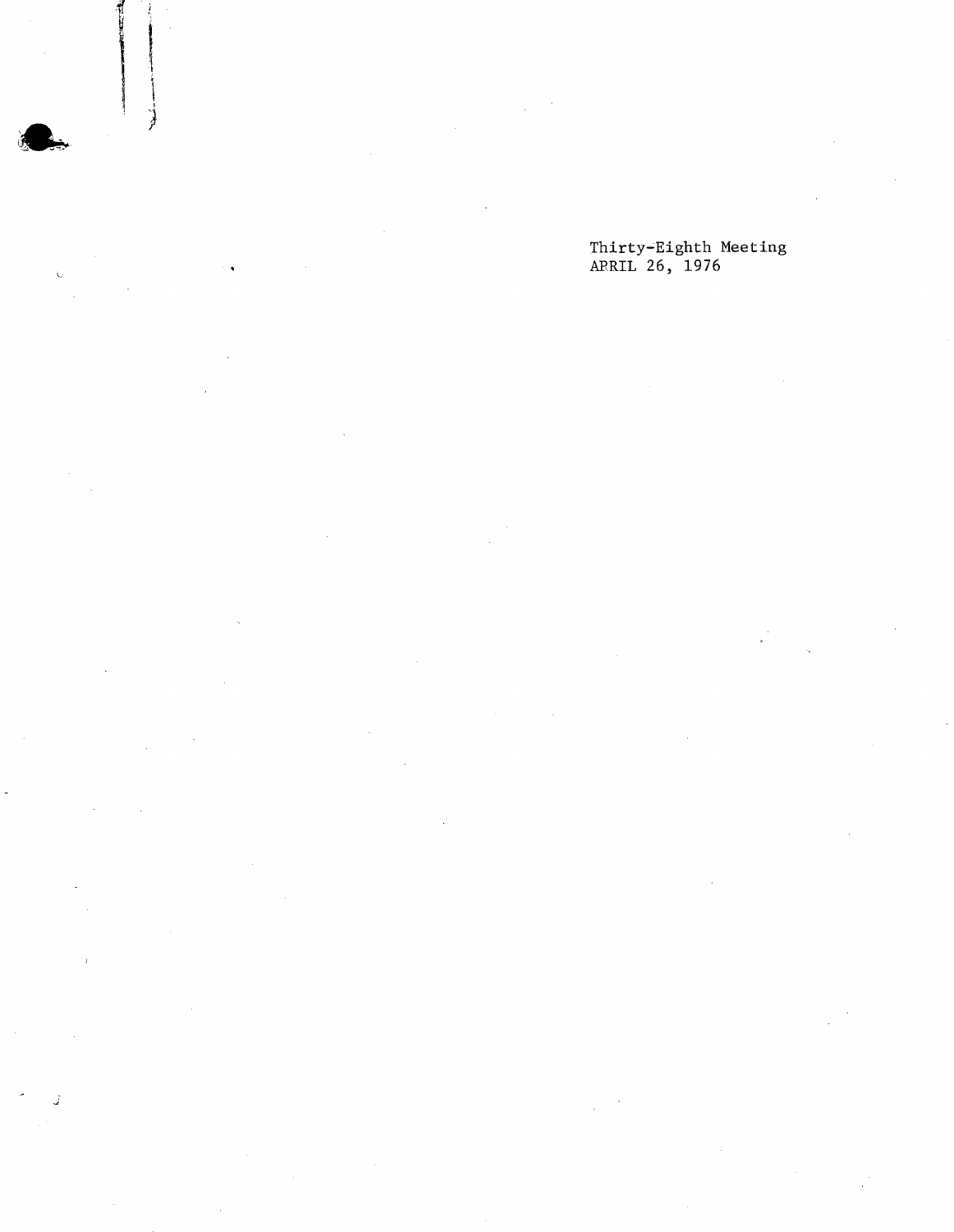### THE UNIVERSITY **OF MANITOBA**

# **Inter-Departmental Correspondence**

## DATE March 26, 1976

rdc

| TO          | ALL MEMBERS OF THE EXECUTIVE COMMITTEE OF FACULTY COUNCIL OF SCIENCE                                                                                                           |  |  |  |  |  |  |
|-------------|--------------------------------------------------------------------------------------------------------------------------------------------------------------------------------|--|--|--|--|--|--|
| <b>FROM</b> | G. Richardson, Secretary                                                                                                                                                       |  |  |  |  |  |  |
| SUBJECT:    |                                                                                                                                                                                |  |  |  |  |  |  |
|             | The thirty-eighth meeting of the Science Executive Committee<br>has been called for Monday, April 26, 1976 at 2:40 p.m. in the<br>Faculty Conference Room, 250 Allen Building. |  |  |  |  |  |  |
| AGENDA      |                                                                                                                                                                                |  |  |  |  |  |  |
|             | Approval of the minutes of the thirty-seventh meeting held<br>1.<br>on February 17, 1976.                                                                                      |  |  |  |  |  |  |
|             | Matters Arising Therefrom:                                                                                                                                                     |  |  |  |  |  |  |

Matters Arising Therefrom:

- University Centennial Project Report.

- Information on examination regulations that the Chairman agreed to provide at this meeting.
- Information of the library implementation of the new loan policy.
- Report by the Chairman of the Faculty Committee on Courses on:
	- (i) Definition of a Major.<br>(ii) Service Courses.
	- Service Courses.
- Communications.  $3.$
- 4. Consideration and discussion of the Faculty's current course changes procedure.
- 5. Further discussion on guidelines and criteria for academic promotion (from thirty-seventh meeting. of Executive Committee).
- 6. Senate and Executive Committee elections and nominations for election to the Board of Graduate Studies (attached).
- $7.$ Departmental Council by-law- Department of Earth Sciences,
- $8.$ Other business.

/ fk

Enclosures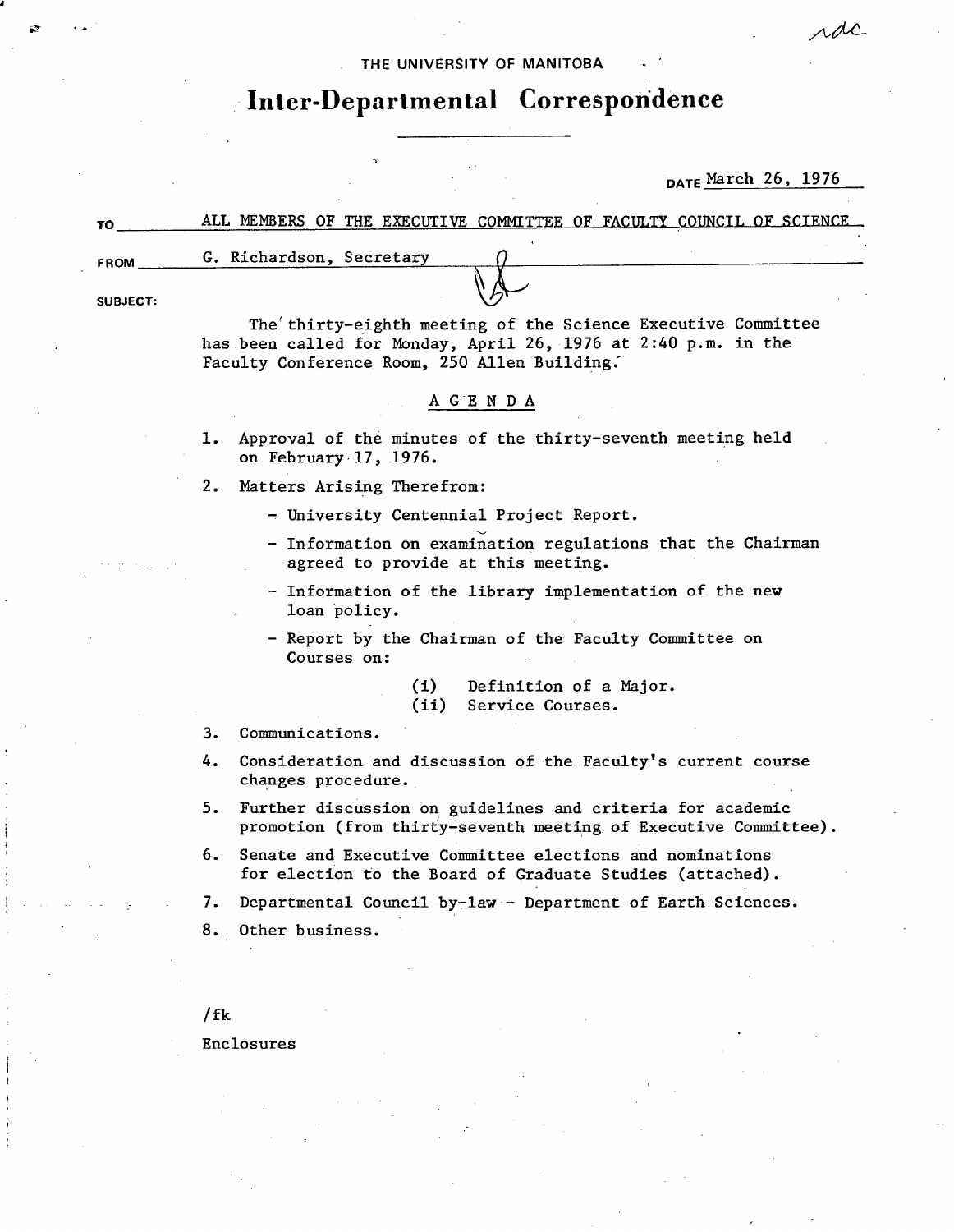(For the information of the Science Executive Committee Members)

#### ELECTIONS

(1) To Senate (3 year term commencing June 1, 1976)

Current members:

Dr. G. Gratzer ) Dr. J.C.Jamieson) 1 June 1975 - 31 May 1978) Dr. G.O. Losey )

Dr. M. Samoiloff (Westmore\*) )<br>Dr. H.Gesser )  $1$  June 1974 - 31 May 1977 Dr.N.S.Mendelsohn)

> Dr. R. J. Dowling) Dr. R. Evans\*\* ) terminating 31 May 1976<br>Dr. J. McKee\*\* ) Dr. J. NcKee\*\* )

\* Dr. Samoiloff while on Sabbatical was replaced on Senate for one year by Dr. Westmore. Dr. Samoiloff returns to Senate August 1, 1976.

\*\* On year replacements for Dr. D. H. Hall and Dr. J.W.T. Dandy.

Because the Faculty has one less representative this year, only two replacements are required. Members eligible are fulitime academic members of Faculty Council who are not members of other faculties. Representation from the academic ranks is not required.

(ii) To Executive Committee of Faculty Council (2 year term commencing June 1, 1976)

Current members:

 $Dr.$  D.N. Burton ) Dr. J.Berry\* ) Dr.H,Duckworth ) Dr.K.Stewart ) Dr.J.Stewart\* ) Dr.N.Davison ) 1 June 1975 - 31 May 1977

Dr. G.O.Losey ) Dr. J.Westmore ) 1 June 1974 - 31 May 1976

Mr. B.Smith - student member 1 May 1975 - 31 March 1976 (usually replaced by new Science Senior Stick)

R.D.Connor N.E.R.Campbell) ex-officio P.K.Isaac )

\* Going on Sabbatical Leave this summer  $\cdots$  2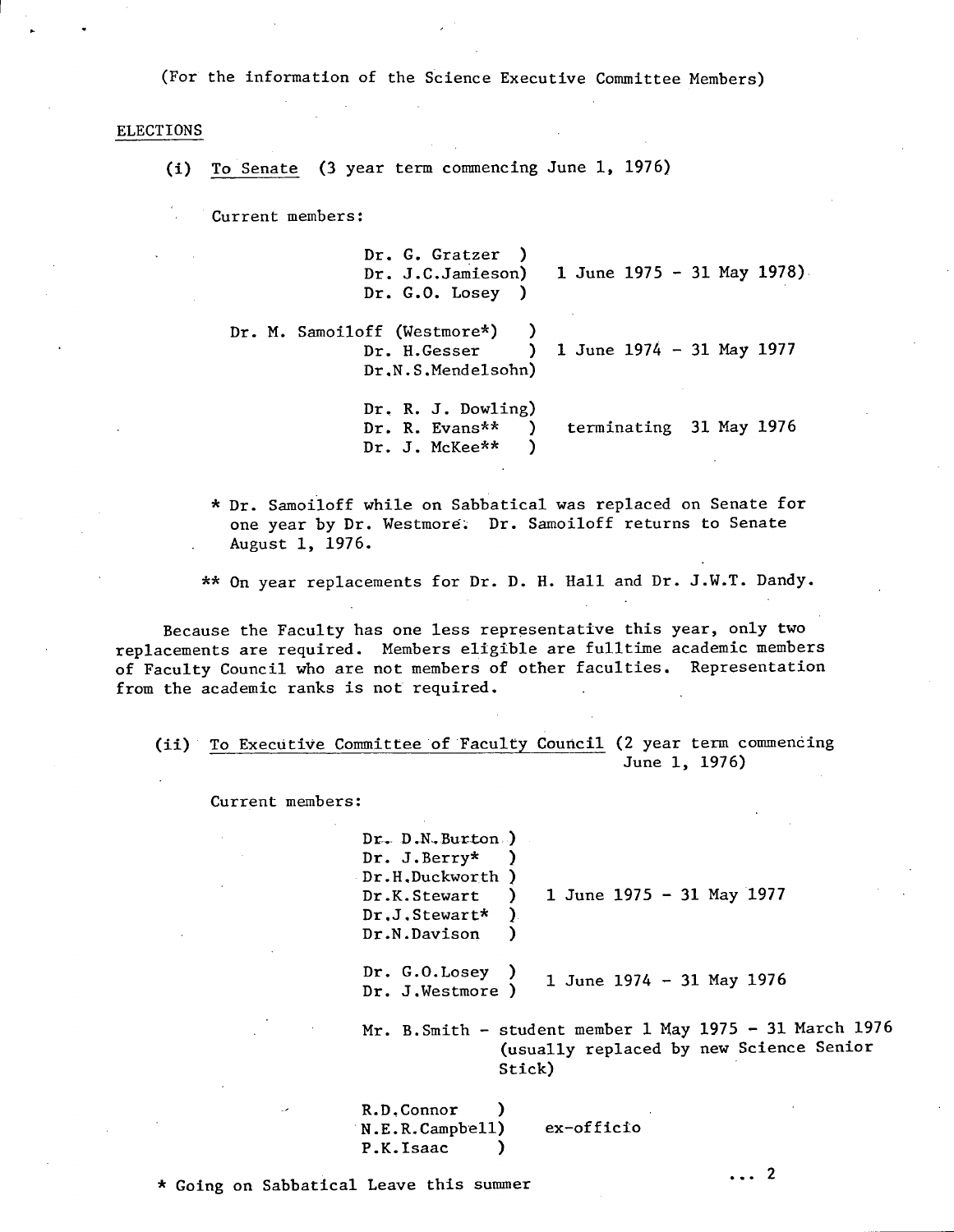We are required to elect two replacements and two new members, If we appoint the replacements for two-year terms as we will do with the new members, then we will be back in step with our original arrangement whereby four of the eight elected members are replaced every year.

Members of the Executive are elected by academic rank, therefore we have to ensure that at least one member is elected from each of the three ranks.

## (iii) Board of Graduate Studies

We are required to nominate from those Science members currently on the Faculty Council of Graduate Studies, two members whose names will be forwarded to the Faculty Council of Graduate Studies for their election of one to sit on the Board of Graduate Studies. The Science members currently on the Faculty Council of Graduate Studies are:

|             |  | Dr. G. G. C. Robinson - Department of Botany |  |                            |  |                                       |
|-------------|--|----------------------------------------------|--|----------------------------|--|---------------------------------------|
|             |  | Dr. A. F. Janzen                             |  | - Department of Chemistry  |  |                                       |
|             |  | Dr. D. M. McKinnon )                         |  |                            |  |                                       |
|             |  | Dr. D. A. Young $)$                          |  |                            |  | - Department of Computer Science      |
|             |  | Dr. P. R. King                               |  |                            |  |                                       |
|             |  | Dr. R. S. Harrison                           |  |                            |  | Department of Earth Sciences          |
|             |  | Dr. G. S. Clark                              |  |                            |  |                                       |
| Dr. M. Doob |  |                                              |  |                            |  | Department of Mathematics & Astronomy |
|             |  | Dr. R. Z. Hawirko                            |  |                            |  | Department of Microbiology            |
| Dr. H. Lees |  |                                              |  |                            |  |                                       |
|             |  | Dr. J. S. C. McKee                           |  | - Department of Physics    |  |                                       |
|             |  | Dr. R. C. Barber                             |  |                            |  |                                       |
|             |  | Dr. J. Brewster                              |  | - Department of Statistics |  |                                       |
|             |  | Dr. J. G. Eales)                             |  | Department of Zoology      |  |                                       |
|             |  | Dr. H. W. Laale)                             |  |                            |  |                                       |

 $-2-$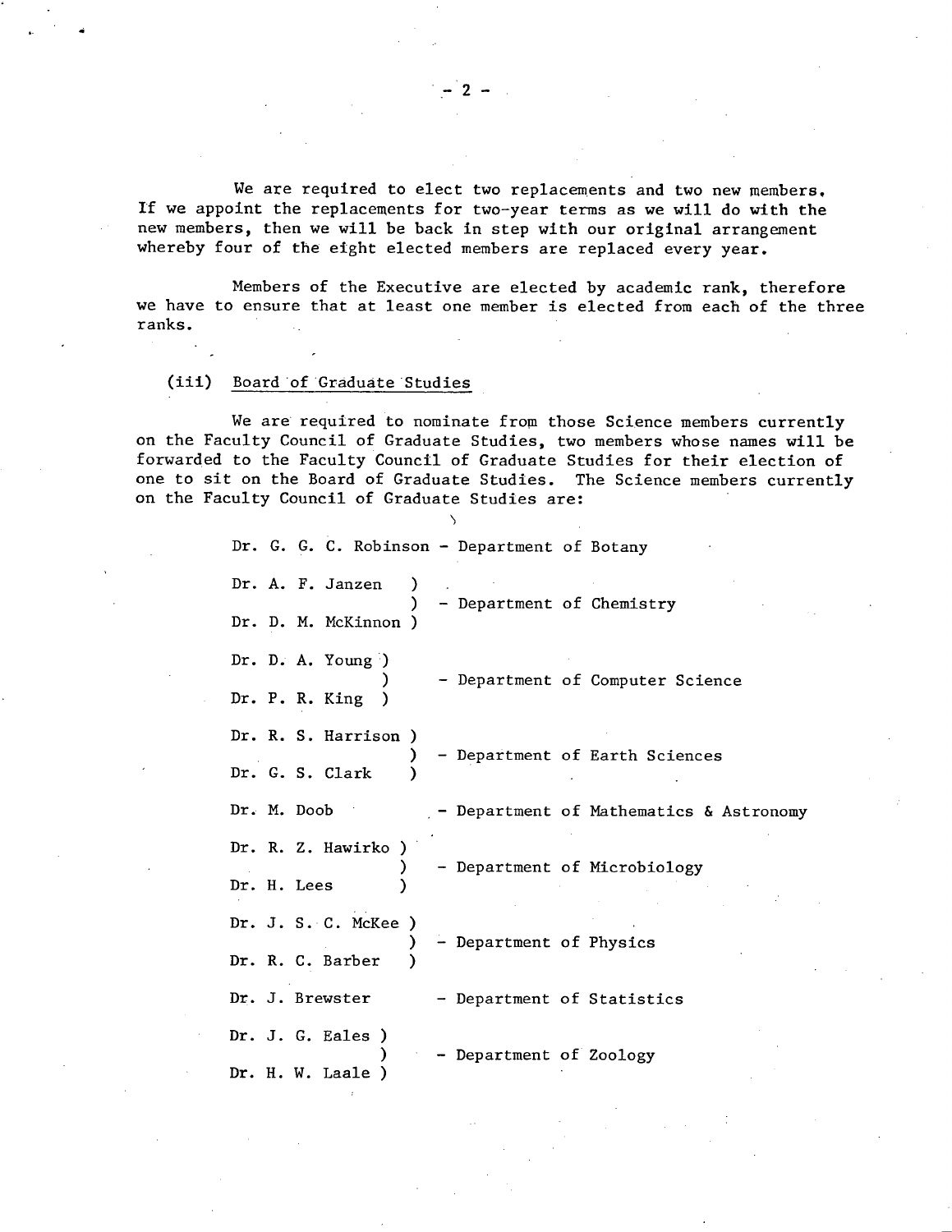April 23rd, 1976.

**BLTY OF SCIENCE** 

**ECEIVE** 

APR23 1976

R

Dean R.D. Connor, Faculty of Science

FROM: Dr. J.M. Stewart, Department of Botany

SUBJECT: 38th Meeting of Science Executive Committee

1. My apologies for not being able to attend the meeting.

I would like to make two observations concerning item 5 of the  $2.$ agenda. The first observation is of a general nature and concerns current attitudes towards the process of promotion. Formerly, promotion was academic recognition by one's peers and was a tangible means of rewarding talent. The criteria for promotion ware usually based upon four areas of recognition, namely research, teaching, administration and an overall ability to communicate. It was possible to distinguish between the ranks in terms of accomplishment within these areas. Today, promotion is considered a right. Promotion should automatically follow after spending the minimum time in each rank. It is now possible for some recent graduates<br>to reach full professor within eight years. The pursuit of promotion is to reach full professor within eight years. now based more upon its monetary reward rather than academic kudos for which promotion was originally designed. Contributing to these current attitudes are many factors not the least of which are ambiguity in criteria for promotion, the right of appeal by each candidate, and the universal pressure for us all to be equal that pervades society (witness our income tax laws). Thus, we are inexorably caught in the trend away from academic criteria as a basis for promotion and instead are moving towards a universal career promotion system regardless of ability.

The second observation is specific and is an appeal for standardization of criteria for promotion particularly within the biological sciences. Promotion procedures for members of the B.T.U. currently involve assessment by two departments, namely, the B.T.U. proper and the department to which the member is an Adjunct Professor. What procedure exists if there is disagreement between the two departments concerning the promotion of an individual? If the Deans Office makes a decision, usually one department is favoured while another loses "face". Such decisions can lead to divorce or schisms which erode departmental cooperation.

Perhaps the only solution is for the faculty to agree upon specific criteria for promotion at each level within a fixed time period.

By this means the onus for promotion will rest upon the individual. Thus if a minimum number of "career" points have been Thus if a minimum number of "career" points have been accumulated by this individual over a "maturing" period of time, then promotion becomes automatic, thereby by-passing the "grand harangue".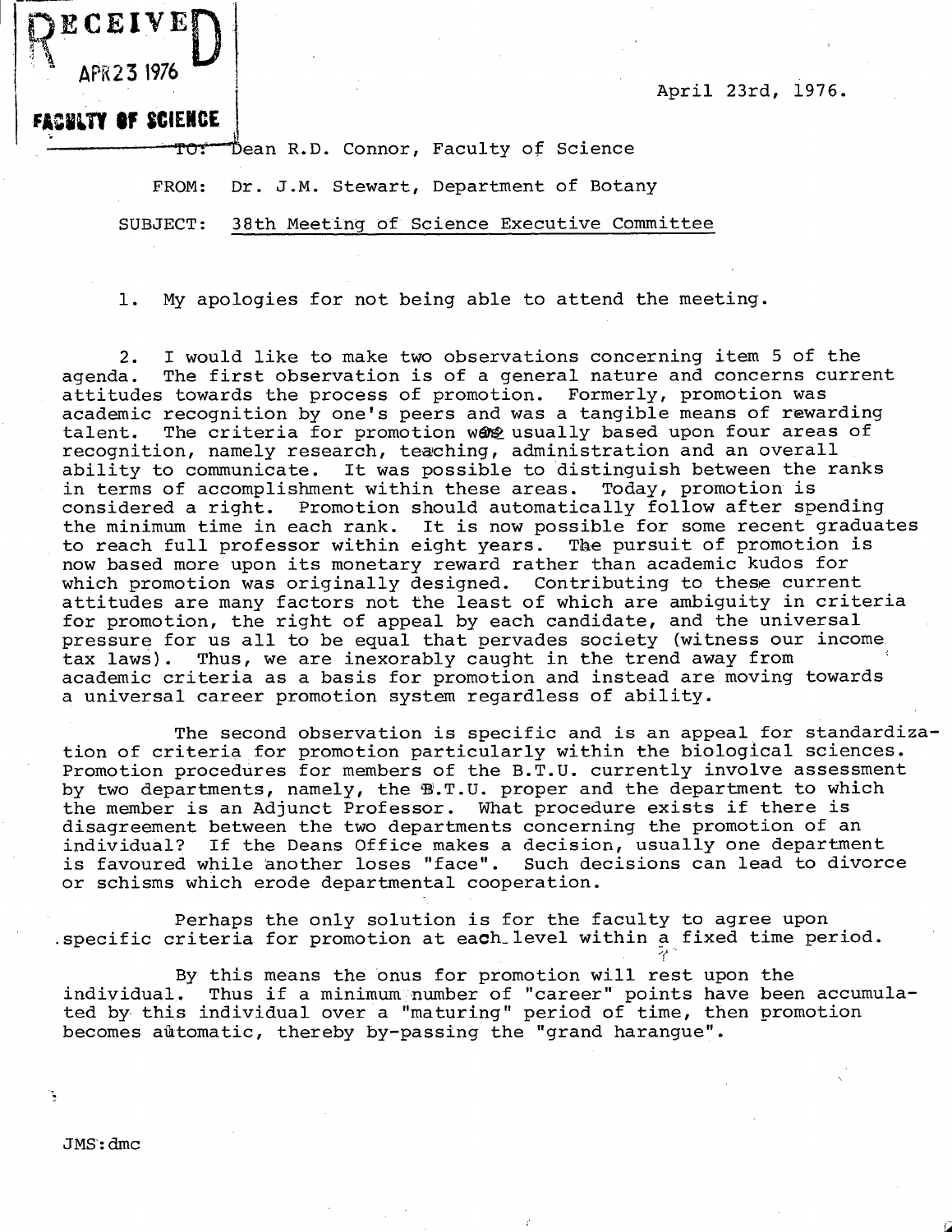Minutes of the Thirty-Eighth meeting of the Executive Committee of Faculty Council held on April 26, 1976 at 1:30 p.m. in the Faculty Conference Room, 250 Allen Building.

Members Present: Dr. R.D. Connor, Chairman; Professors N.E.R. Campbell, P.K. Isaac, K. Stewart, H. Duckworth, N. Davison, J. Berry, G.O. Losey, J.B. Westmore and Mr. G. Richardson. Regrets: Professors J. Stewart and D. Burton, Ms. H. Peat.

#### Approval of the minutes of the thirty-seventh meeting held on 1. February 17, 1976.

The minutes of the thirty-seventh meeting were approved Losey (Campbell).

- $2.$ Matters Arising Therefrom:
	- $(i)$ Library Committee

The Chairman stated that the Science Librarian had been advised of Faculty Council's motion and at this time he had had no reply from that quarter.

(ii) Centennial Project

Dr. Duckworth informed the members that this committee had had three meetings to date, one of which was with the University Centennial Committee. It was the consensus of the faculty committee, and this-was shared by-the University committee, that the faculty should develop a Centennial program along the lines suggested by Dr. Gesser, viz, special lectures given by faculty or university staff. It was envisaged that there could be two series of six lectures each, one in the spring and one in the fall, the spring series to commence about February 28, 1977. The lectures would be open to the public and would be advertised broadly. A small fund would be required for the advertising and other expenses such as rentals, slides, etc. The committee felt that if this proved to be successful the idea could be expanded to an annual event. Dr. Duckworth concluded by stating that the next meeting would be held in June and he hoped for more definite plans.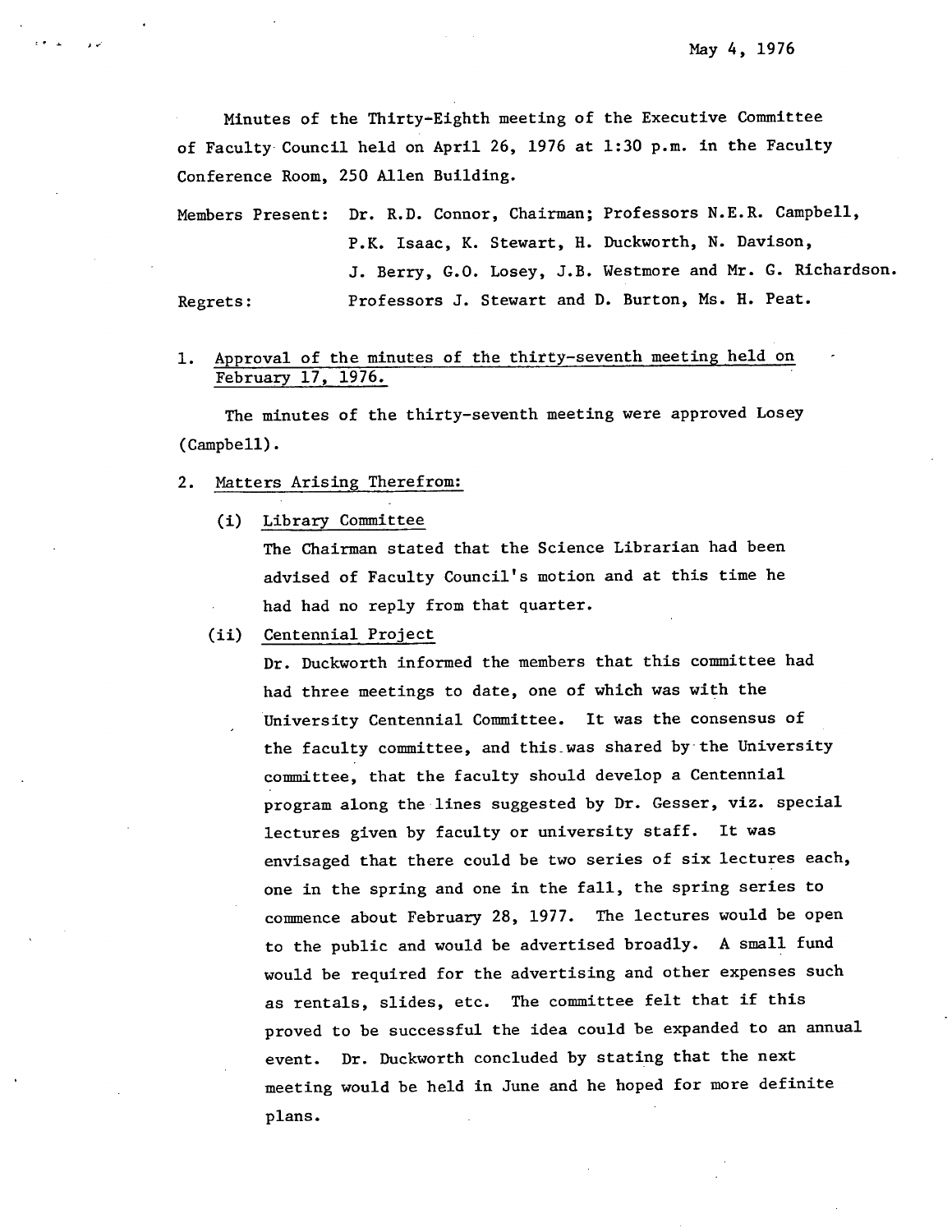#### (iii) Examination Regulations

The Chairman read an item from the February 1968 Examination Regulations which indicated that if an instructor wished he could go over a final exam paper with a student for purposes of instruction. This regulation, which also appeared in the 1962 regulations, appeared to have been dropped from our current regulations and it could not be determined if this had been done purposely.

It was requested that the Secretary send copies of the faculty's current examination regulations and the particular item in the 1968 regulations to all committee members.

Report from the Faculty Committee on Course Changes on (a)  $(iv)$ definition of a major - Dean Campbell stated that he had spoken with one of the original members of the committee that formulated the Faculty regulations on the General Degree and he had been told by this member that it was never the intention of that committee to specify in what year(s) a department had to offer their major courses. In fact, there were two departments now that have irregular major patterns, although these did occur in'optional' programs. It was the Course Change Committee's recommendation that the current regulation defining a major not be changed.

The Executive Committee 'discussed the possibilities of returning to a compulsory first year program with the student entering the major in the second year. As this idea appeared to have certain advantages, it was proposed that an ad hoc committee be struck to explore this idea further. Dr. Davison volunteered to chair this committee and would seek members from the departments of Physics, the Biology departments and the Mathematics departments. (b) service courses - Dean Campbell read the minutes of the Course Change Committee's meeting which detailed the discussions on this item. The Curriculum and Course Change Committee's recommendation was that future discussion be tabled until the Coish Committee has-had a chance to study what it felt were similar problems in the Mathematics area.

Several members of the' Executive Committee felt that the Coish Committee would not be discussing problems similar to those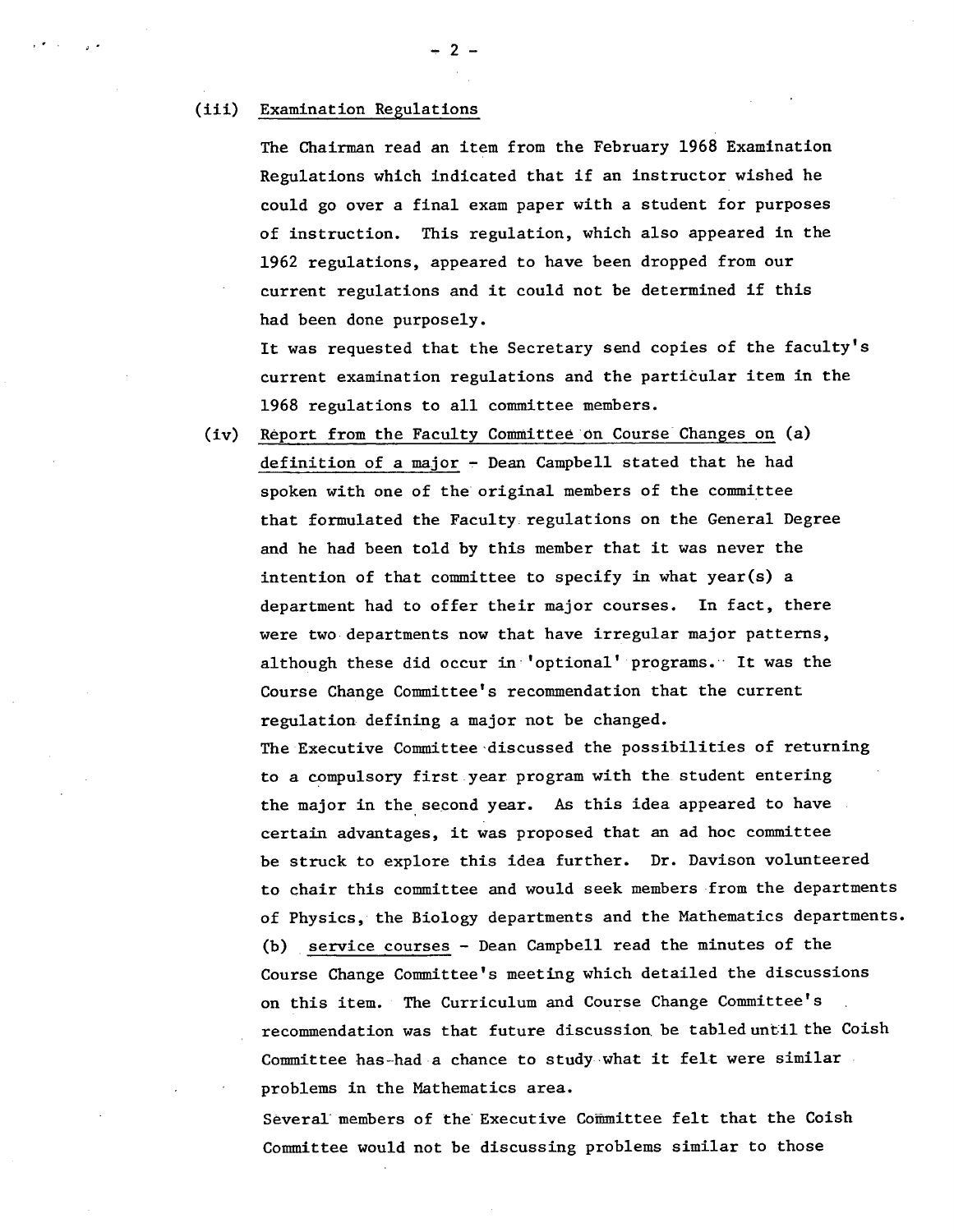raised by Dr. Arscott on service courses. Other members said that they could not see why service courses were not handled in the same way as Science now handles "courses from other facu1ties", **i.e.** a list of those appropriate for Science credit. Thirdly, there were other members who did not like the idea of Science students taking Science service courses at all. They explained that the idea of a service course was to give instruction in a specific area, that was considered to be outside the scope of a regular Science curriculum. If this was so then why would it be desirable for Science students to gain Science credit by taking such courses?

With the assumption that it would be advantageous for Science students to gain credit for taking Science service courses, the discussion then centered on where this credit would be applied: as one of the fifteen courses required for a B.Sc., as one of the eight courses required and specified by the major department or as one of the five courses required for a major. It was agreed that more information would be requested from the department and the Chairman would write to them requesting:

- 1) a list of all service courses given by that department,
- a list of which ones the departments felt appropriate  $2)$ for Science credit,
- 3) a list of which ones the department felt appropriate for credit in their major program.

The Chairman would also seek clarification from Dr. Arscott of his ultimate use of his service courses.

It was agreed that this matter would be discussed at the next meeting. In the meantime a list of the service courses creditable to Science students now would be prepared.

4. Consideration and discussion of the Faculty's current course changes procedure.

It was agreed that the prolonged and involved discussion on course changes which took place last year were unique and not likely to occur again, and therefore clarification of the faculty's procedures in this regard was not really needed and should not be sought. The Chairman concurred and the matter was considered closed.